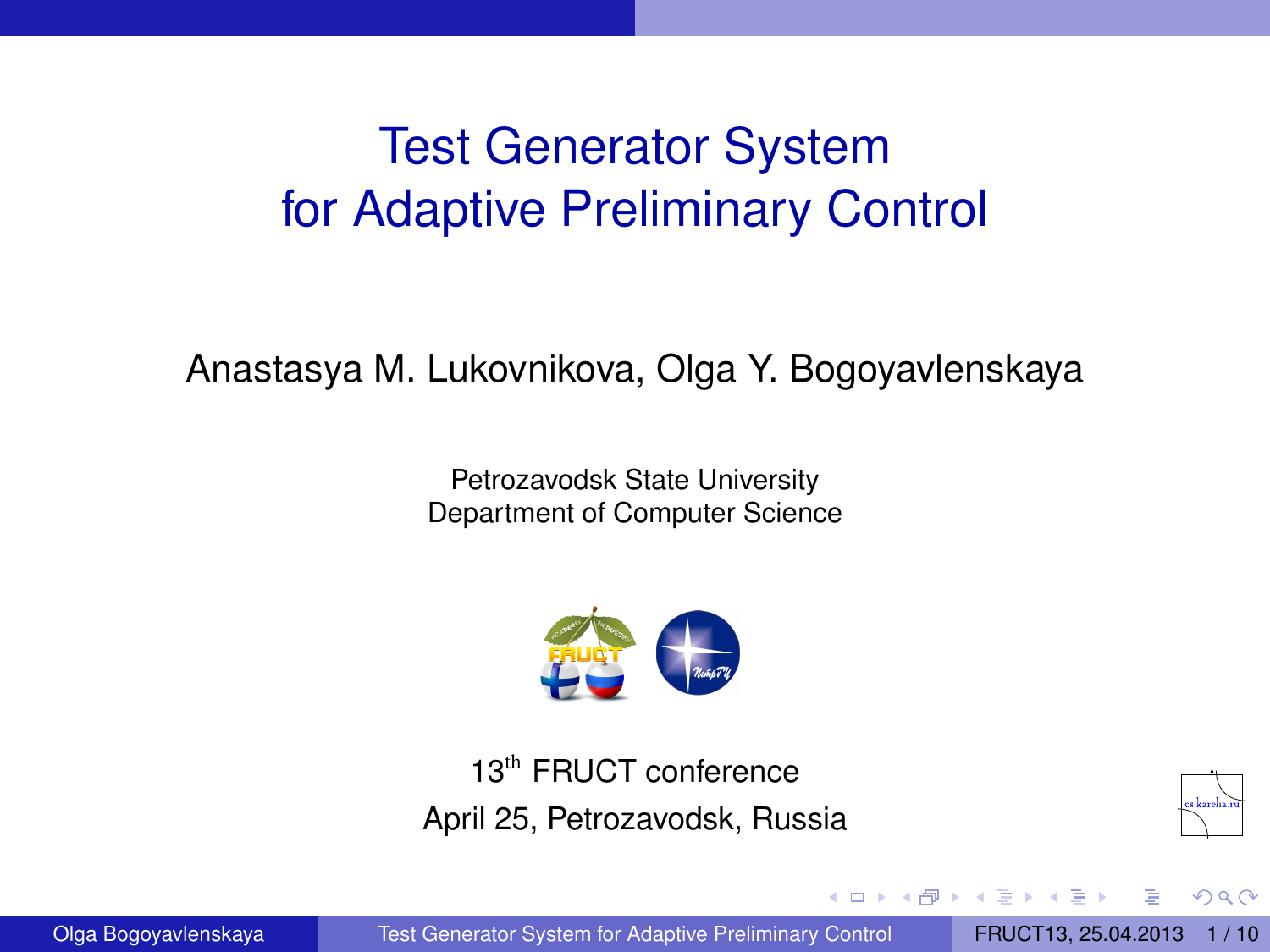## Self-control of knowledge

- $\blacksquare$  Testing is a topical technology in modern education
- Preliminary self-control as a supportive tool for students
- Security is key problems in distant test
- Self-control implies motivation or they crack it and learn anyway

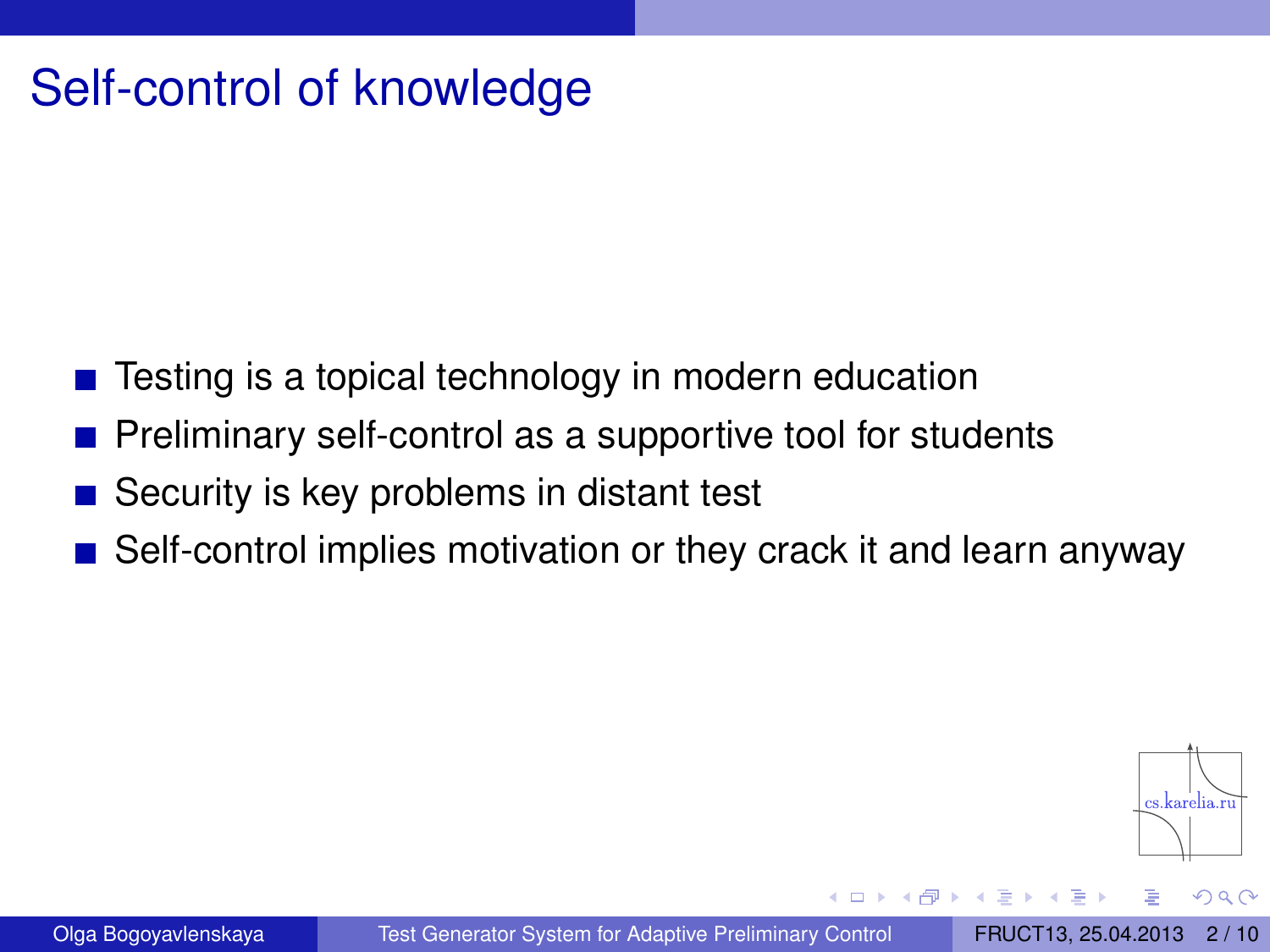Teachers are responsible for examination

- $\blacksquare$  Teacher creates test content and grading criteria
- Define content with certain software through set of menus and editing fields OR
- $\blacksquare$  Simple text natural form presentation
- Math formulae (for Math and CS Department)

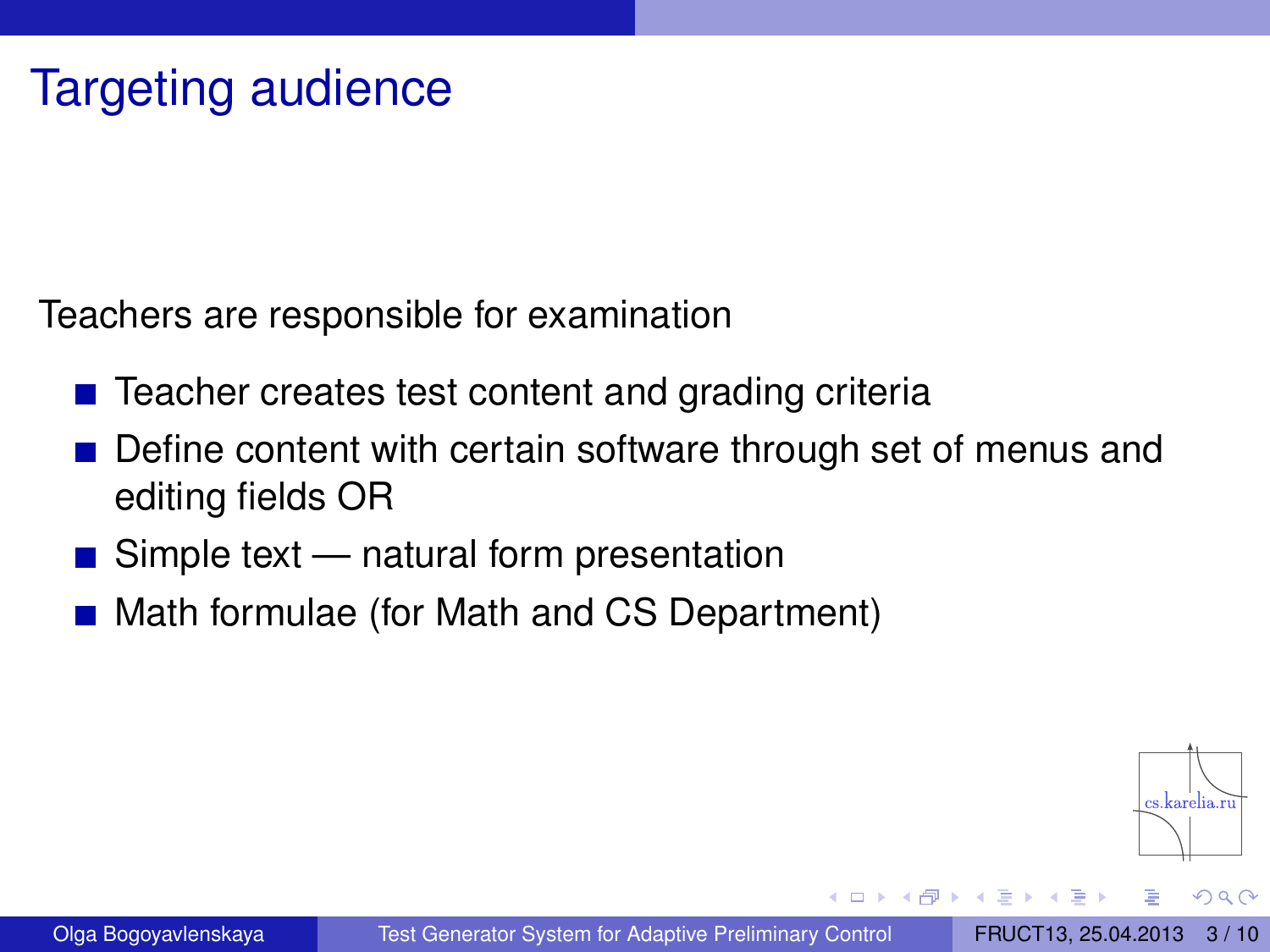## Adaptive component

- Two stage strategy typically used by most of experienced teachers
- Brief advanced level control What is ebp+8? (Computer Architecture course) Few number of questions which student should pass with 100% result
- **Extended control** (if a participant fails at advance level)

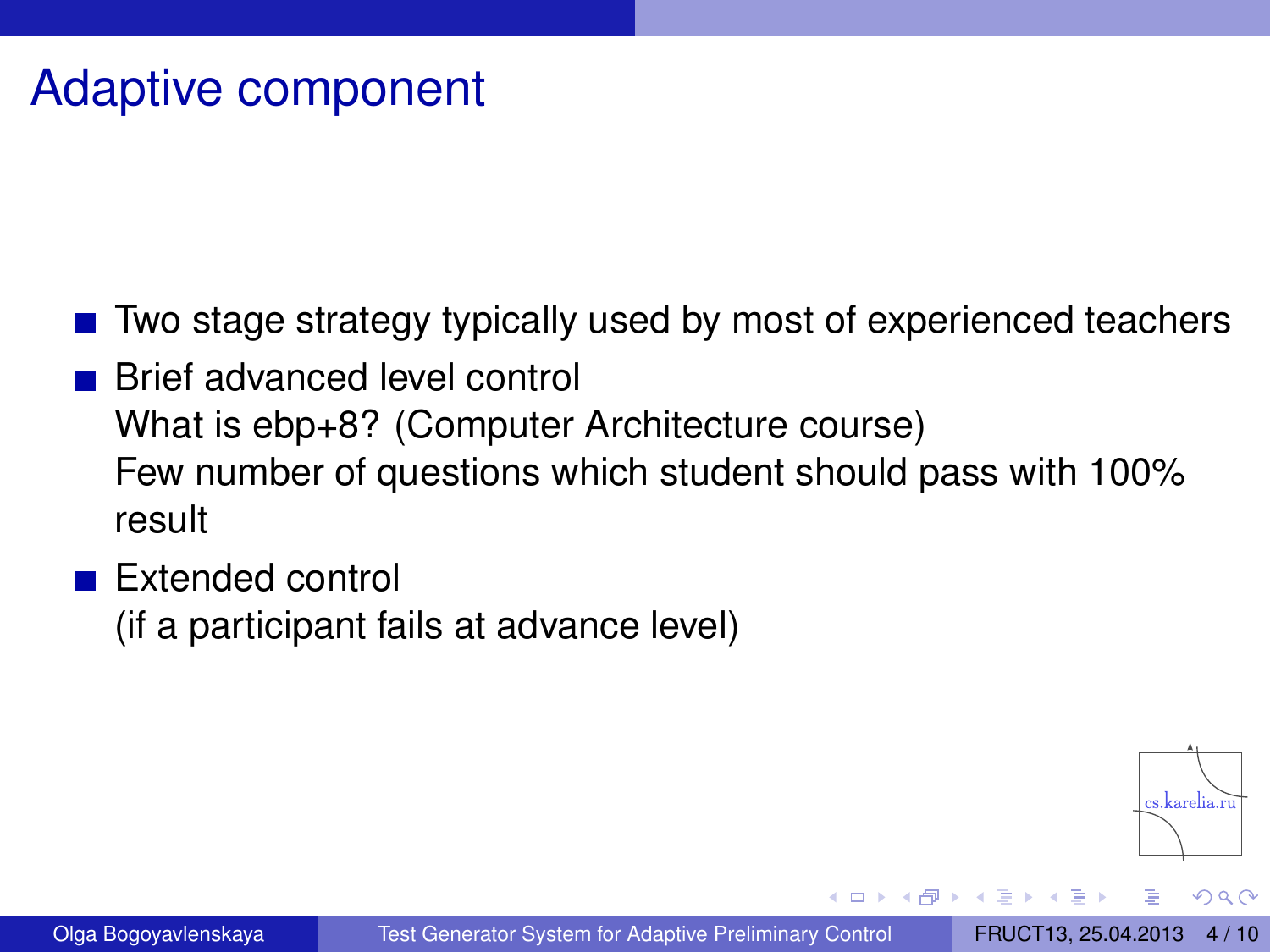#### **Requirements**

- Simple text presentation of the content
- Math formulae defined by LaTeX commands
- Adaptive facility
- Detailed report (by every single topic)
- Overall report

 $\Omega$ 

×. 舌

● ト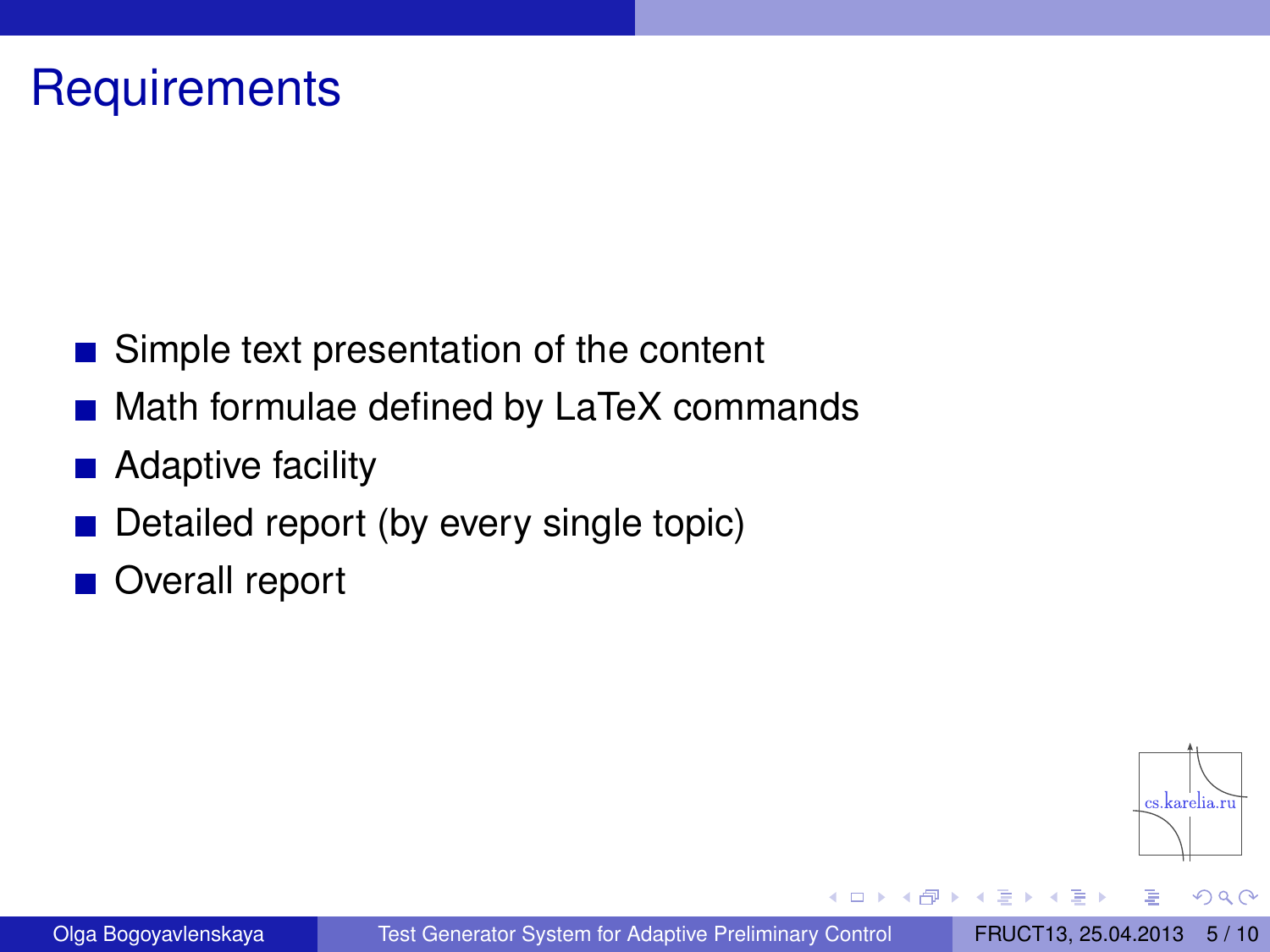



Input file:

- Input file has .txt format
- Math formulae are in LaTeX format
- **Input data in a certain order (topic, advanced questions, extended** questions, etc.)

Output files:

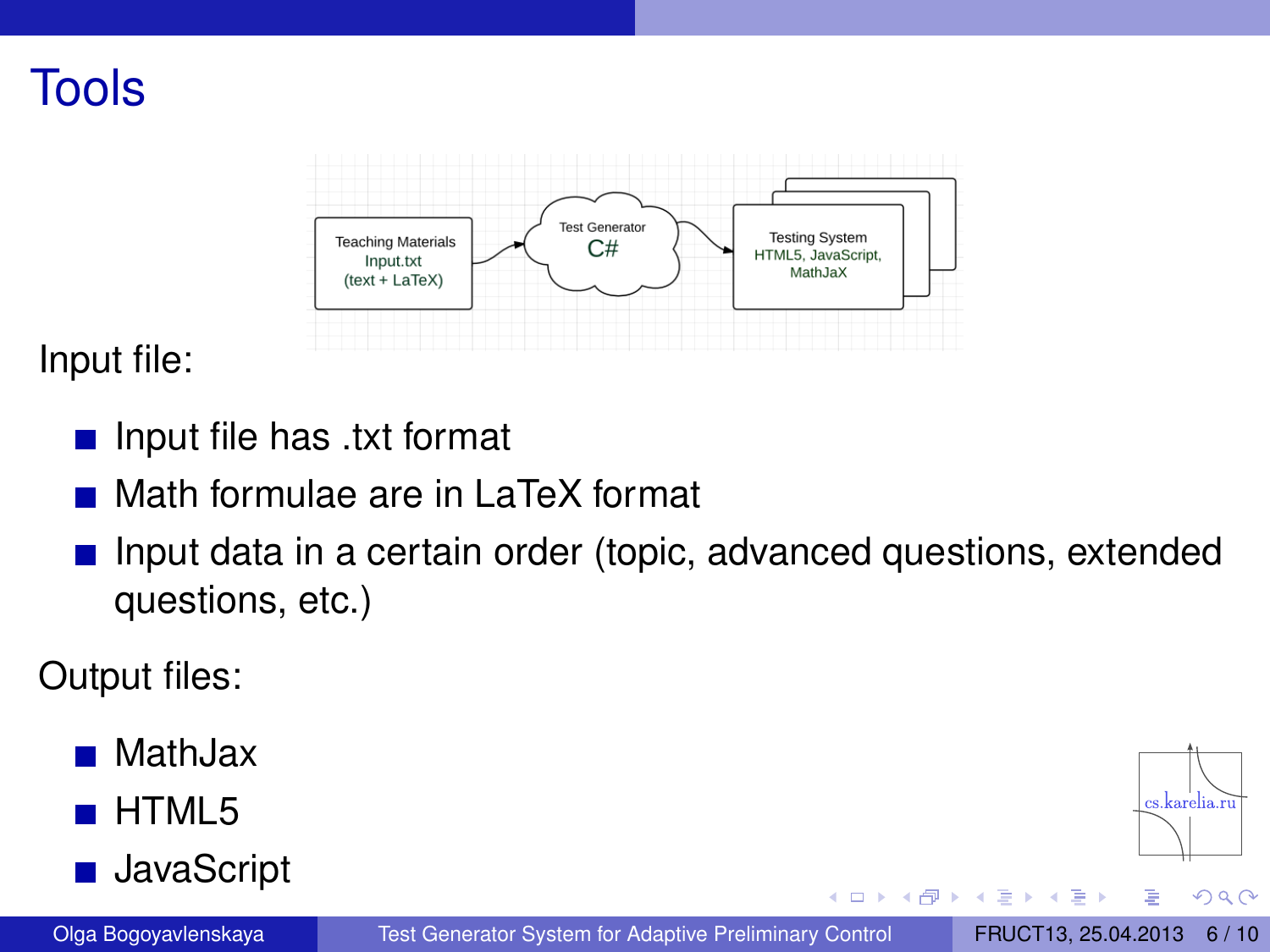## System Architecture

- $\blacksquare$  The application receives an input file
- Syntactic control (Parenthesis, etc.) Using vocabulary of LaTeX commands, *Levenshtein* algorithm and regular expressions check most popular LaTeX commands
- **E** Application translates input file into HTML pages and thus generates testing system

The prototype GUI is implemented using C# programming language.

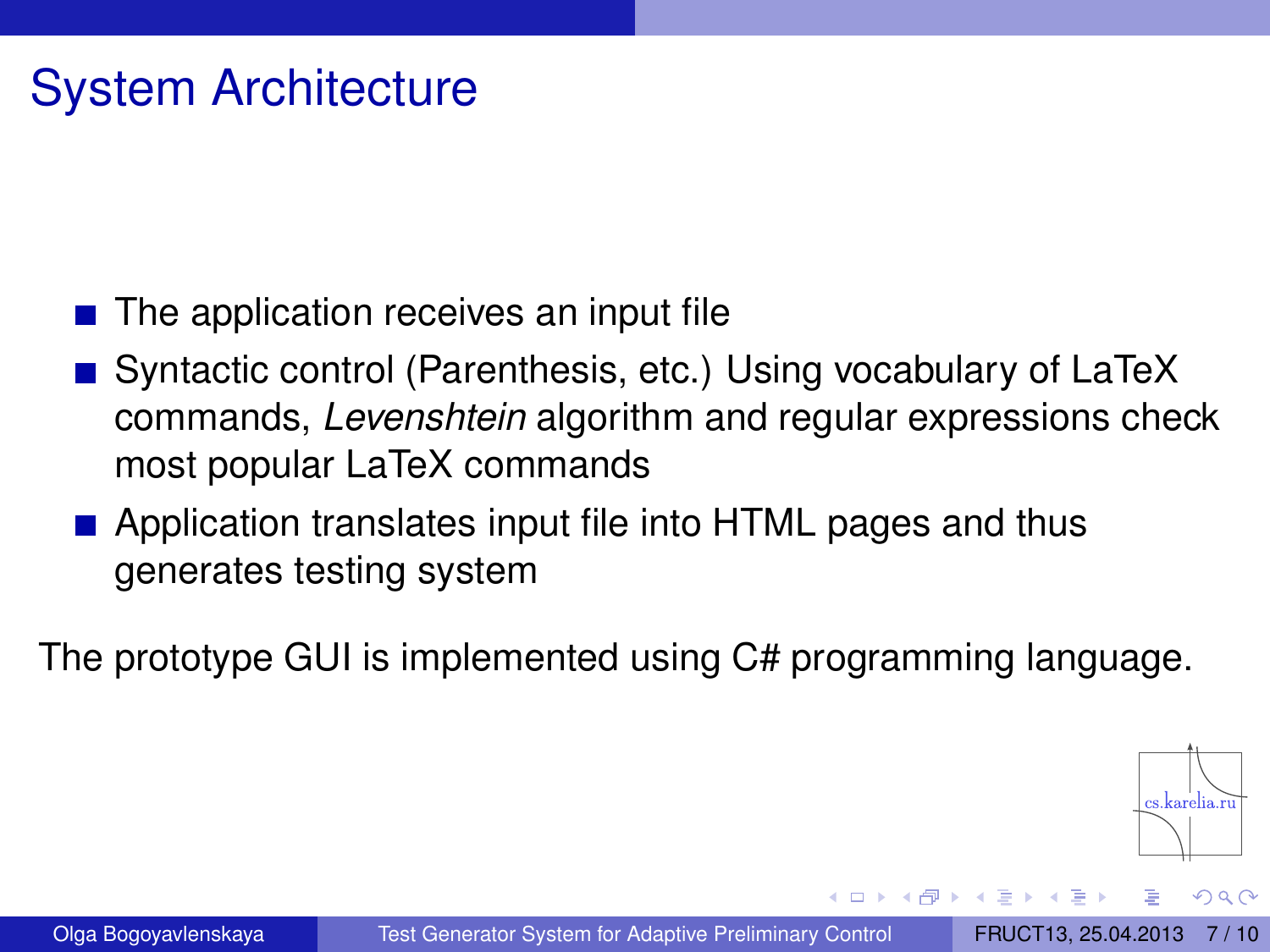## Example of Input file

|                           | ا کار دی<br>$\mathbf{x}$<br>input.txt - Блокнот                                                                                                                                                                                                                                                        |                         |
|---------------------------|--------------------------------------------------------------------------------------------------------------------------------------------------------------------------------------------------------------------------------------------------------------------------------------------------------|-------------------------|
|                           | Файл Правка Формат Вид Справка                                                                                                                                                                                                                                                                         |                         |
| <b>Number of tests</b>    |                                                                                                                                                                                                                                                                                                        |                         |
|                           | Классификация состояний цепи Маркова                                                                                                                                                                                                                                                                   |                         |
|                           | Невозвратные состояния                                                                                                                                                                                                                                                                                 |                         |
|                           | Классическая задача о разорении. Математическое ожидание                                                                                                                                                                                                                                               | <b>List of subjects</b> |
|                           | продолжительности игры                                                                                                                                                                                                                                                                                 |                         |
| <b>Number of question</b> | Классификация состояний цепи Маркова.                                                                                                                                                                                                                                                                  | <b>First question</b>   |
| ID of right answer        | возвратным?<br> 1. Когда состояние \( E_{i}\)<br>называется                                                                                                                                                                                                                                            |                         |
|                           | при<br>$\int$ infty $\iota$ :<br>$\prec$                                                                                                                                                                                                                                                               |                         |
|                           | $\sqrt{6}$ f $\sqrt{3}$ f $\sqrt{3}$ = $\int$ $\sqrt{6}$ f $\sqrt{3}$ = $\int$ $\sqrt{6}$ f $\sqrt{3}$ = $\int$ $\sqrt{6}$ f $\sqrt{3}$ f $\sqrt{3}$ = $\int$ $\sqrt{6}$ f $\sqrt{3}$ f $\sqrt{3}$ f $\sqrt{3}$ f $\sqrt{3}$ f $\sqrt{3}$ f $\sqrt{3}$ f $\sqrt{3}$ f $\sqrt{3}$ f $\sqrt{3}$ f<br>при |                         |
|                           | (infty \)<br>f Gill<br>при<br>$\geq$                                                                                                                                                                                                                                                                   | List of answers         |
|                           | \( E_{i}\) называется нулевым если:<br>2. Возвратное состояние                                                                                                                                                                                                                                         |                         |
|                           |                                                                                                                                                                                                                                                                                                        |                         |
|                           | среднее время возвращения \( \mu_{j} = \infty \);<br>среднее время возвращения \( \mu_{j} = 0 \);                                                                                                                                                                                                      |                         |
|                           |                                                                                                                                                                                                                                                                                                        |                         |
|                           | среднее время возвращения $\(\ \mu_{i}\)$ $\$ конечно.                                                                                                                                                                                                                                                 |                         |
|                           | 3. Какое состояние цепи Маркова называется эргодическим?                                                                                                                                                                                                                                               |                         |
|                           | непериодическое возвратное состояние, у которого \( \mu_{i} <<br>$\int$ infty $\iota$ :                                                                                                                                                                                                                |                         |
|                           | периодическое возвратное состояние, у которого $\{ \mu_{i}\} = \int_{\mathbb{T}}$<br>៶:                                                                                                                                                                                                                |                         |
|                           | периодическое возвратное состояние, у которого $\{ \mu_{i} \} < \infty$<br>V):                                                                                                                                                                                                                         |                         |
|                           | 4. Состояние \( E_{i}\) является невозвратным состоянием тогда и<br>Ітолько тогда, когда:                                                                                                                                                                                                              |                         |
|                           |                                                                                                                                                                                                                                                                                                        |                         |
|                           |                                                                                                                                                                                                                                                                                                        | cs.karelia.ri           |
|                           |                                                                                                                                                                                                                                                                                                        |                         |

Olga Bogoyavlenskaya [Test Generator System for Adaptive Preliminary Control](#page-0-0) FRUCT13, 25.04.2013 [8 / 10](#page-0-1)

∍

 $299$ 

(ロ) ( d )

 $\mathcal{A}$ B  $\mathbb{R}^d \times \mathbb{R}^d \to \mathbb{R}^d$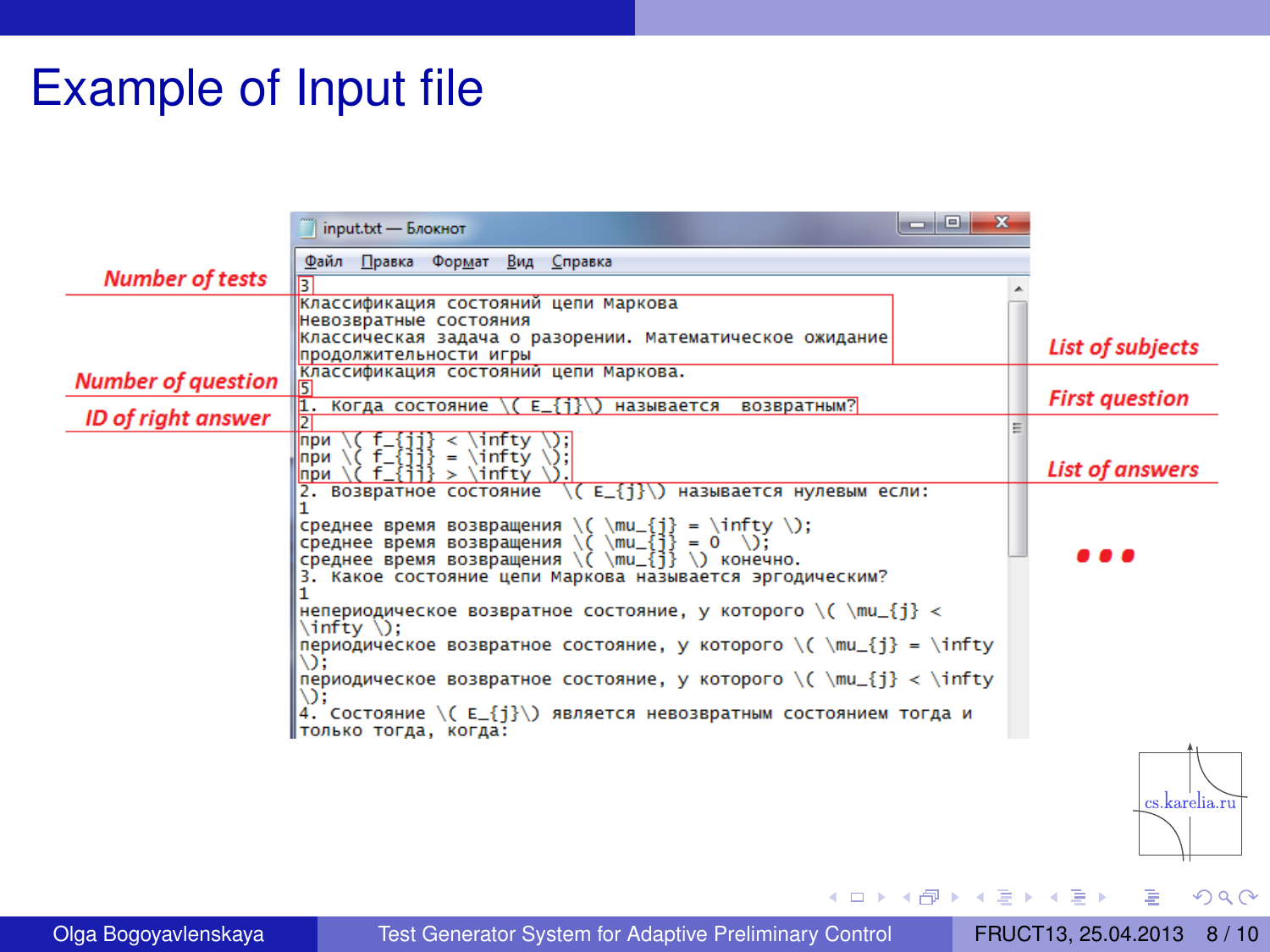#### **Screenshots**

#### Тесты для самоконтроля по курсу " Математические Марковские Модели"

- Testa 1: " Knaccadascansi cocronnat uerra Mancona".
- Тема 2: " Непознанные состояния ".
- Тема 3: " Классическая задача о разорении. Малекапическое ожидание продолживельности игры".

#### Классическая задача о разорении. Математическое ожидание продолжительности игры.

.<br>При успешном прохождении данной части теста вы можете продолжить проверку знаний по другим reatas synca B cayvas неудачи вам будет преддожен другой перечень вопросов по этой же теме.

. Какой формулой выражается вероятность разорения шрока, при  $p=q=\frac{1}{3}$  ?

| $q_i = 1 - \frac{z_i}{a}$<br>$q_i = \frac{z_i}{a}$<br>$q_i = \lim_{i \to \infty} \frac{z_i}{n}$<br>Какой формулой из                                                                                            | <b>JavaScript</b><br>$\bullet$<br>ш | <localhost><br/>Находите кнопку "ОК" для продолжения теста.<br/>Остановить выполнение сценариев для данной страницы<br/>ac</localhost> |  |
|-----------------------------------------------------------------------------------------------------------------------------------------------------------------------------------------------------------------|-------------------------------------|----------------------------------------------------------------------------------------------------------------------------------------|--|
| $q_i = \frac{{\left(\frac{p}{q}\right)}^2 - \left(\frac{p}{q}\right)}{{\left(\frac{p}{q}\right)}^2}$                                                                                                            |                                     |                                                                                                                                        |  |
| $q_z = \frac{{\binom{q}{y}}^2 - {\binom{q}{y}}^2}{{\binom{q}{x}}^2 - 1}$                                                                                                                                        |                                     |                                                                                                                                        |  |
| $q_{\scriptscriptstyle \rm I}=\frac{{\scriptstyle \left(\frac{y}{q}\right)}^{\scriptscriptstyle C}-{\scriptstyle \left(\frac{y}{q}\right)}}{{\scriptstyle \left(\frac{y}{q}\right)}^{\scriptscriptstyle C}-1}}$ |                                     | <b>Perventer</b><br>Начать заходо                                                                                                      |  |



Olga Bogoyavlenskaya [Test Generator System for Adaptive Preliminary Control](#page-0-0) FRUCT13, 25.04.2013 9/10

Þ

 $\Omega$ 

イロト イ部 トイヨ トイヨト